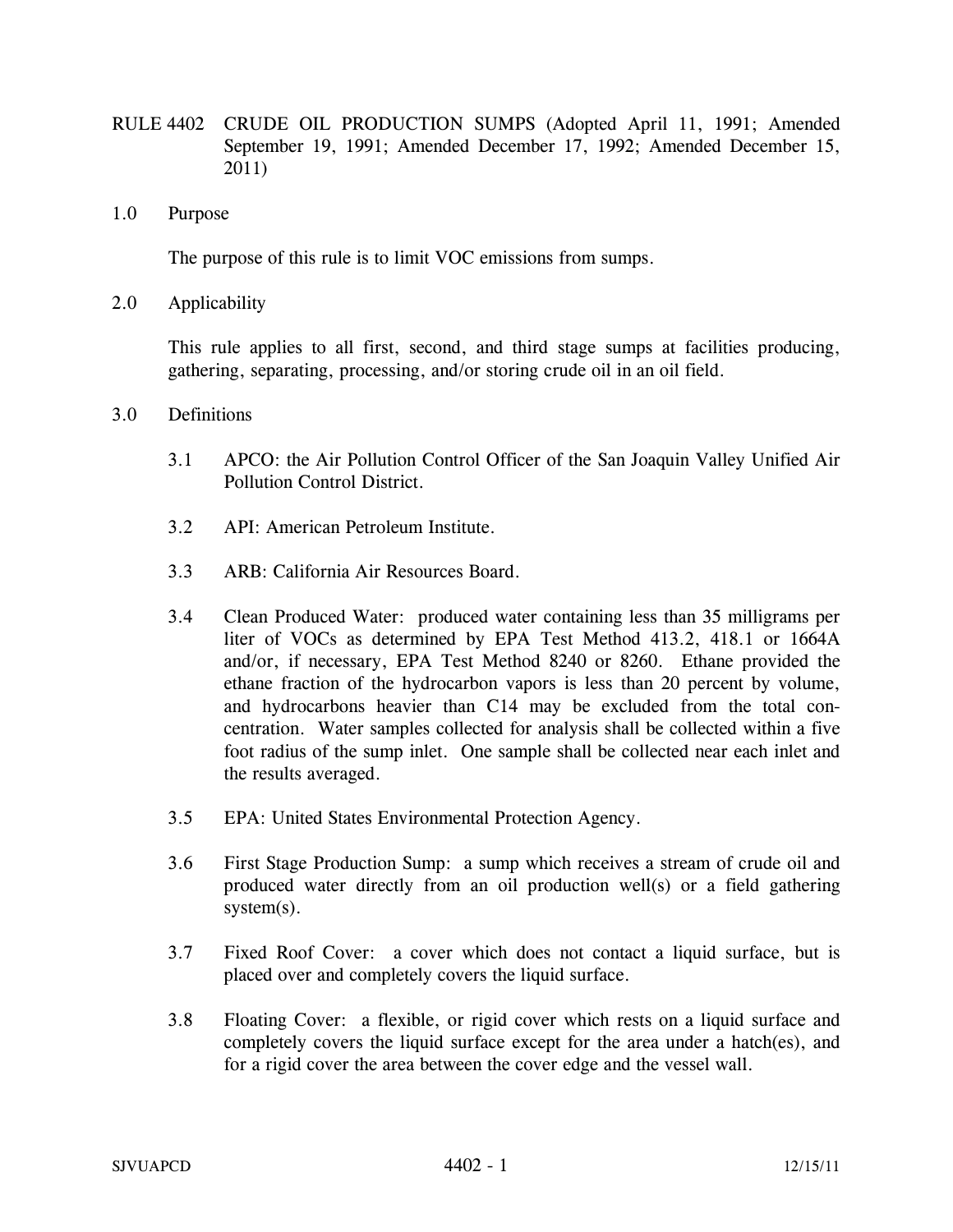- 3.9 Gap-free: means there shall be no visible gaps, that is gaps which exceed 0.060 inches.
- 3.10 Heavy Oil: produced crude oil that has an API gravity of less than 30 degrees by ASTM Method D-1298-85.
- 3.11 Operator: includes but is not limited to any person who owns, leases, supervises, or operates a facility and/or equipment.
- 3.12 Pit: any excavation for which the intended use under normal conditions is the intermittent or emergency collection of crude oil and water and is not used for the separation of oil and water.
- 3.13 Pond: any very large excavation that is used for the storage and or disposal of clean produced water, is not used for the separation of oil and water, and has no more than five percent visible oil-covered surface area.
- 3.14 Produced Water: water, including oily water associated with the production, gathering, separating, and processing of crude oil.
- 3.15 Second Stage Sump: a sump which receives produced water from one or more upstream first stage separation processes, including sumps, free water knockout vessels, wash tanks, etc.
- 3.16 Small Producer: an operator who:
	- 3.16.1 Produces an average over the preceding two calendar years of less than 6,000 barrels per day of crude oil from all operations within the County at the time of a request for an exemption pursuant to Section 6.1, and
	- 3.16.2 Does not engage in petroleum refining, transportation, or marketing of refined petroleum products.
- 3.17 Sump: a lined or unlined surface impoundment or excavated depression in the ground which, during normal operation, is in continuous use for separating crude oil, produced water, and solids in oil producing fields.
- 3.18 Third Stage Sump: a sump which receives produced water from one or more upstream second stage sumps, or subsequent separation processes.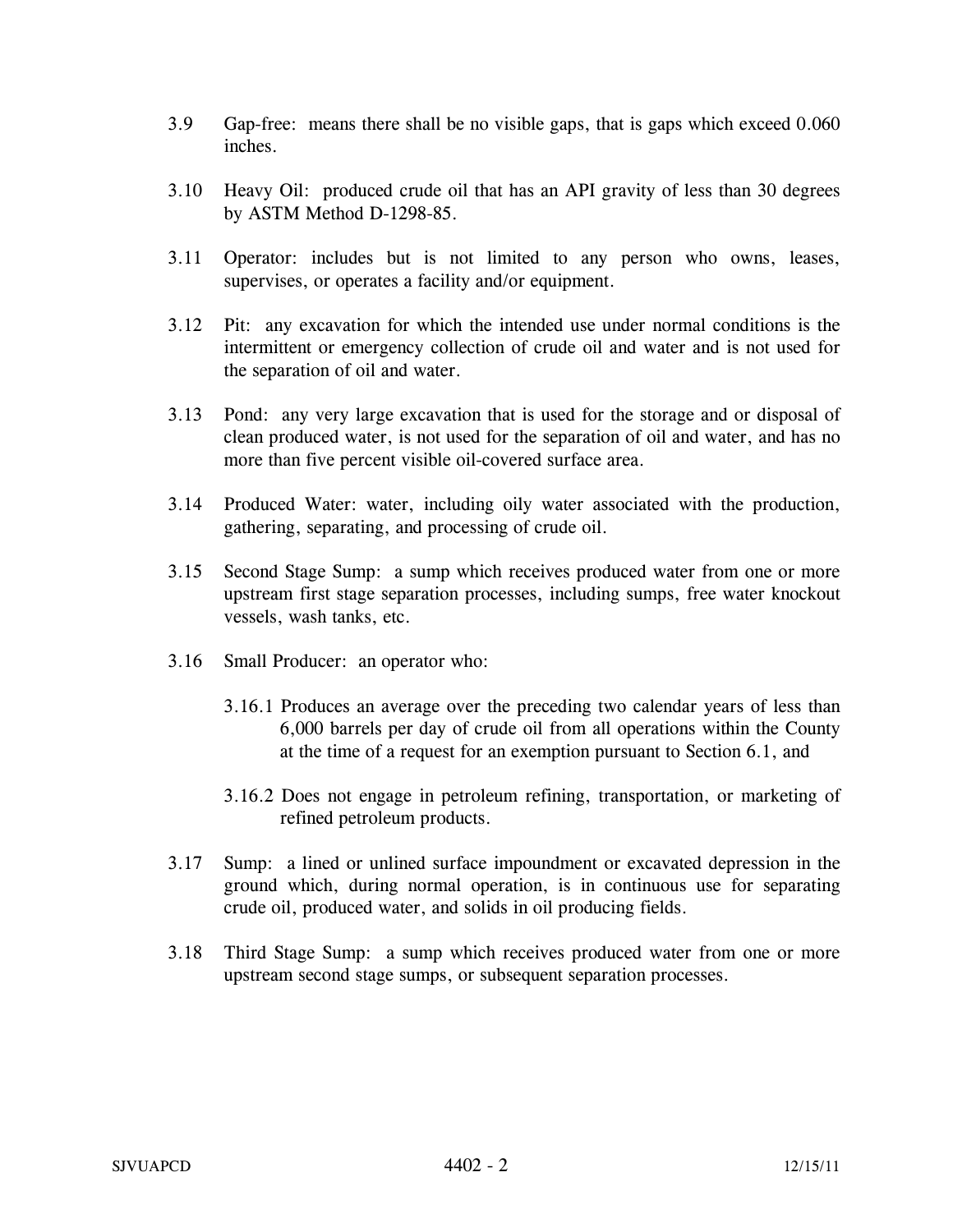- 3.19 Very Small Producer: an operator producing an average over the preceding two calendar years of less than 50 barrels of crude oil per day per lease and an average over the preceding two calendar years of less than 300 barrels of crude oil per day from all operations within the county at the time of a request for an exemption pursuant to Section 6.1.
- 3.20 Volatile Organic Compound (VOC): as defined in Rule 1020 (Definitions).

## 4.0 Exemptions

- 4.1 The provisions of Section 5.0 of this rule shall not apply to:
	- 4.1.1 Second or third stage small producer sumps that have a liquid surface area of less than 1,000 square feet and that are used exclusively in the production of heavy oil.
	- 4.1.2 Second and third stage sumps containing clean produced water.
	- 4.1.3 Any very small producer sump that is used as a second or third stage sump that has a liquid surface area of less than 5,000 square feet, and that serves heavy oil production operations exclusively.
	- 4.1.4 Any sump that has estimated emissions of 0.007 lb/sq. ft. per day or less established by the ARB flux-box test method. The flux-box test shall be performed as described in the ARB Evaluation Report No. C-86-105. Inclusion of the flux-box test method to demonstrate qualification for this exemption does not mean the method is approved by ARB for any other testing.
	- 4.1.5 Any sump used as a second stage, or third stage sump for not more than seven days in any one calendar month and not more than 21 days in any one calendar year. Any such sump shall be pumped out when not in use.
	- 4.1.6 Any sumps located at petroleum refineries.
	- 4.1.7 Ponds.
	- 4.1.8 Pits. On and after January 1, 2013, pits used for emergencies shall begin clean-up procedures within 24 hours after each emergency occurrence and shall be completed within 15 calendar days.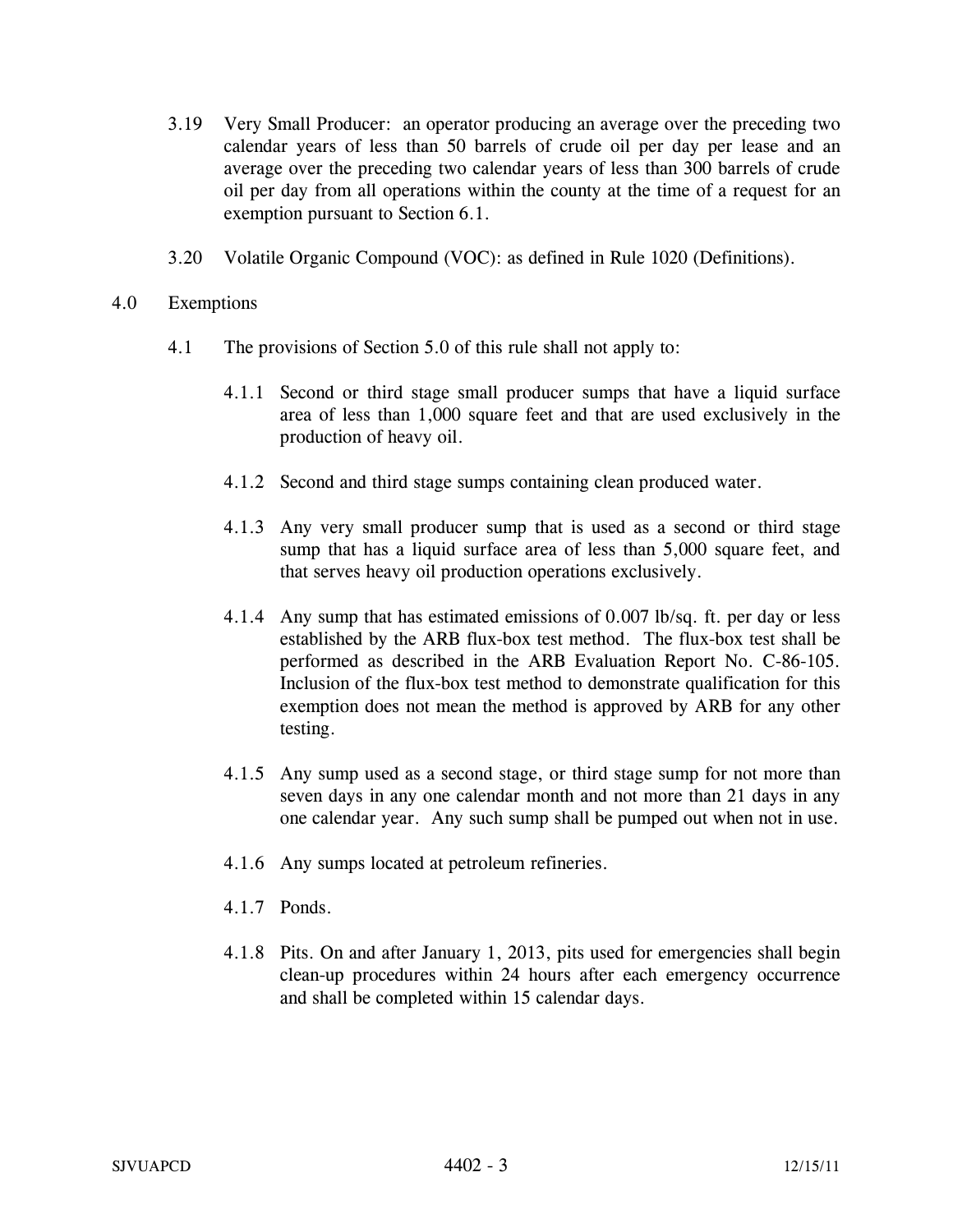- 4.2 The requirements of Section 5.0 shall not apply during maintenance operations on sumps if the District is verbally notified at least 24 hours prior to the maintenance work and if maintenance will take no more than 24 hours to complete.
- 5.0 Requirements
	- 5.1 On and after January 1, 2013, first stage sumps are prohibited.
	- 5.2 No operator shall use any second or third stage sump unless it is designed and equipped with one of the following control devices properly installed, maintained, and operated:
		- 5.2.1 A flexible floating cover;
		- 5.2.2 A rigid floating cover equipped with a closure device between the sump wall and the cover edge which maintains the gap between the wall and cover at every point around the perimeter at no more than one inch; or
		- 5.2.3 A fixed roof cover.
	- 5.3 A floating, fixed, or other cover used to achieve compliance with Section 5.2 shall be constructed and maintained to meet the following criteria:
		- 5.3.1 The cover material is impermeable to VOCs;
		- 5.3.2 There are no holes, tears, or other such openings, except pressure vacuum valves, in the cover material which allow the emission of VOCs;
		- 5.3.3 All hatches are kept closed and gap-free, except during maintenance, inspection, or repair;
		- 5.3.4 The edge of any cover, except for a rigid floating cover as provided for in Section 5.2.2, forms a gap-free seal with the top edge of the sump; and
		- 5.3.5 All pressure/vacuum vents are set to within ten percent of the maximum safe working pressure of the cover.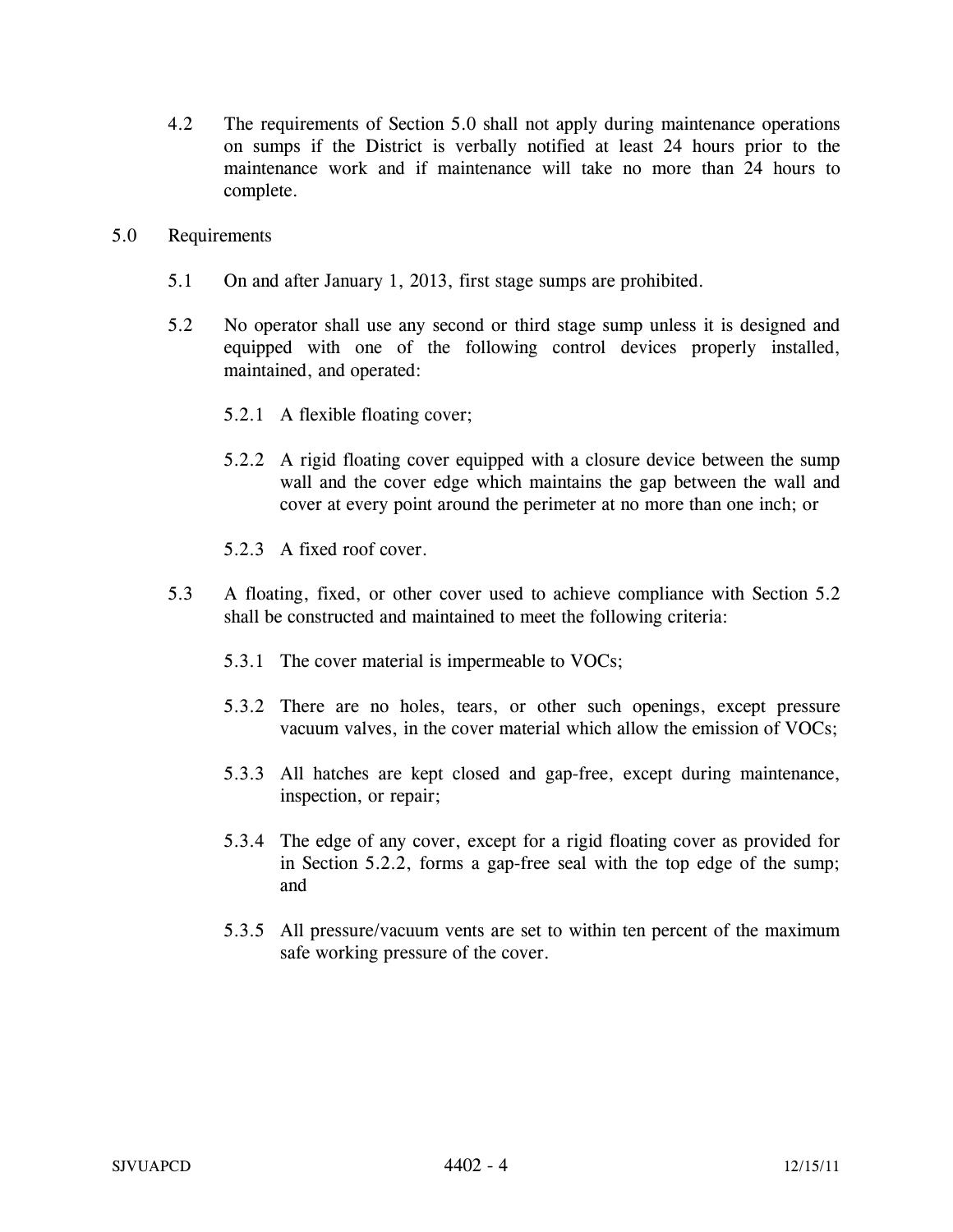- 5.4 If a sump is replaced by an above ground tank in lieu of complying with Section 5.2, such tank shall comply with all of the applicable requirements of Rule 4623 (Storage of Organic Liquids), or at a minimum, the tank roof appurtenances shall be maintained leak-free and the tank shall be fitted with a pressure/vacuum vent set to within ten percent of the maximum allowable working pressure of the tank. If replacement tank exclusively serves identical function of sump replaced, permitting of such tank may not be considered an emission change for the purposes of Rule 2201 (New and Modified Stationary Source Review Rule).
- 6.0 Administrative Requirements
	- 6.1 Recordkeeping

On and after January 1, 2013, records kept pursuant to Section 6.1 shall be maintained for a minimum of five years, and made available to the APCO, ARB, and EPA upon request.

- 6.1.1 Any operator claiming exemption pursuant to Section 4.1.1 shall maintain records specified in Section 6.1.1.1. On and after January 1, 2013, any operator claiming exemption pursuant to Section 4.1.1 shall maintain records specified in Section 6.1.1.1, 6.1.1.2, and 6.1.1.3.
	- 6.1.1.1 API gravity of crude oil for each exempt sump,
	- 6.1.1.2 Sump surface area, and
	- 6.1.1.3 Annual production rates.
- 6.1.2 Any operator claiming an exemption pursuant to Section 4.1.2 shall maintain records to justify the exemption; those records shall include of the results of an independent laboratory analysis.
- 6.1.3 Any operator claiming exemption pursuant to Section 4.1.3 shall maintain records to justify the exemption; those records shall include the results of an independent laboratory analysis. On and after January 1, 2013, any operator claiming exemption pursuant to Section 4.1.3 shall maintain the records specified in Section 6.1.3.1, 6.1.3.2, and 6.1.3.3:
	- 6.1.3.1 API gravity of crude oil for each exempt sump,
	- 6.1.3.2 Sump surface area, and
	- 6.1.3.3 Annual production rates.